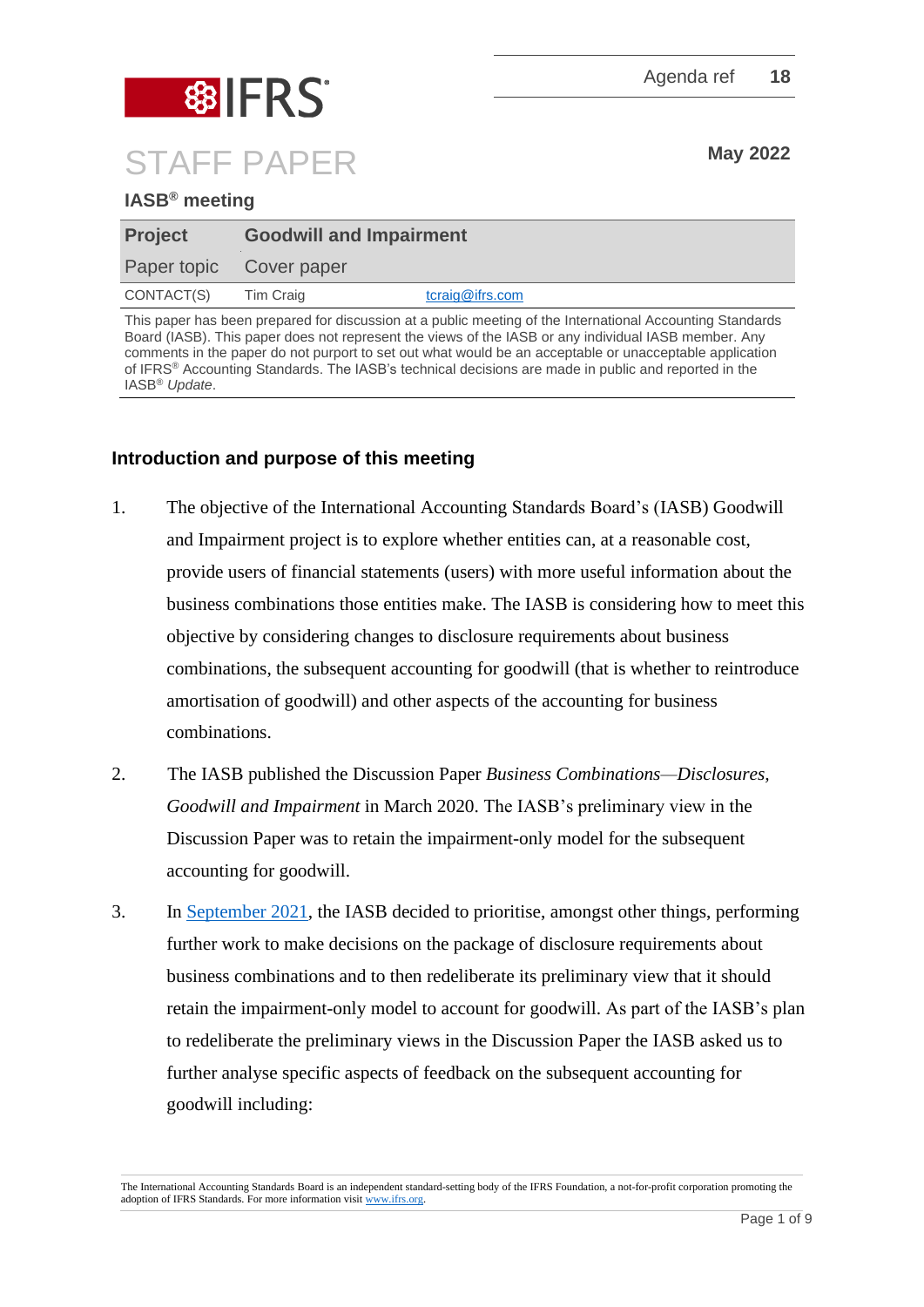- (a) whether it is feasible to estimate a useful life of goodwill, and the pattern in which it diminishes, that faithfully represents its decline in value; and
- (b) the potential consequences of transitioning to an amortisation-based model were the IASB to reintroduce amortisation of goodwill.
- 4. The purpose of this meeting is to provide the IASB with a summary of our research on these topics. Paragraphs 8–12 provide information about the project plan and how this research is relevant to that plan.
- 5. This paper summarises:
	- (a) the papers for this meeting (paragraphs  $6-7$ );
	- (b) next steps (paragraphs 8–12); and
	- (c) proposals, feedback and tentative decisions to date (Appendix).

#### **Papers for this meeting**

- 6. We will discuss the following papers in this meeting:
	- (a) Agenda Paper 18A: Estimating the useful life of goodwill—summarises feedback from our research on whether it is feasible to estimate a useful life of goodwill, and the pattern in which it diminishes. The paper also includes some of our initial observations on the feedback.
	- (b) Agenda Paper 18B: Potential consequences of transitioning to an amortisation-based model—summarises feedback from our research on the potential consequences of transitioning to an amortisation-based model were the IASB to reintroduce amortisation of goodwill. For example, the potential effects of derecognising significant amounts of goodwill on transition. The paper also includes some of our initial observations on the feedback.
- 7. The papers do not ask the IASB for any decisions. However, each paper asks whether the IASB has any questions or comments on the feedback discussed in the papers.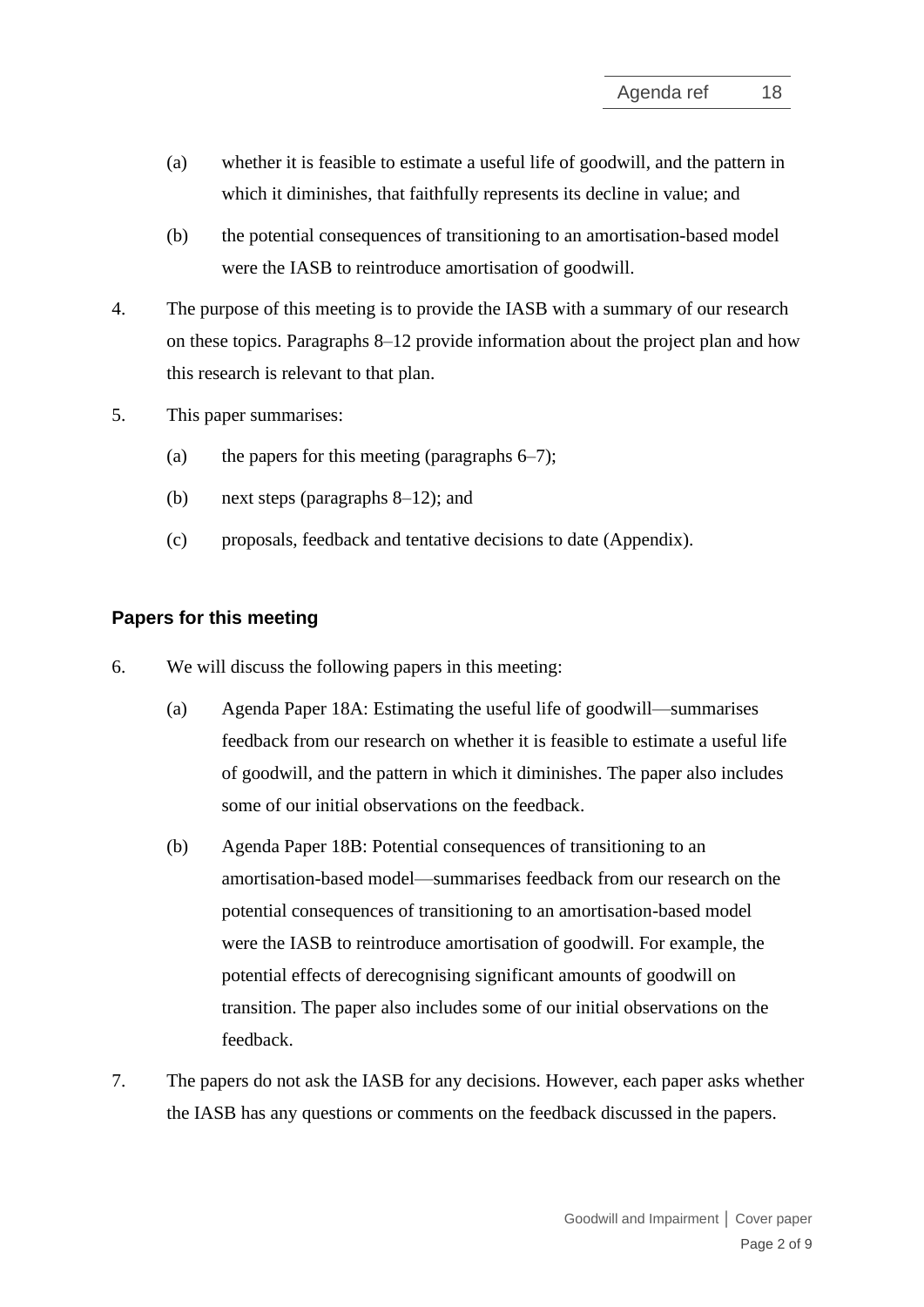### **Project next steps**

- 8. Following comments from IASB members at the April 2022 IASB meeting, we plan to complete our research on the practical concerns raised by stakeholders on the IASB's preliminary views to add requirements for entities to disclose information about the subsequent performance of business combinations and quantitative information about expected synergies.
- 9. In Q3 2022 we plan to provide a summary of the results of the research described in paragraph 8 and then to ask the IASB to decide on whether to proceed with its preliminary views to add requirements for entities to disclose information about the subsequent performance of business combinations and quantitative information about expected synergies.
- 10. In Q4 2022 we plan to ask the IASB:
	- (a) to decide on the subsequent accounting for goodwill; and
	- (b) whether to move the project from the research phase to the standard-setting phase.
- 11. After those tentative decisions we will ask the IASB to make tentative decisions on other aspects of the project. For example, tentative decisions about the effectiveness of and simplifications to the impairment test in IAS 36 *Impairment of Assets* and the recognition of intangible assets acquired in a business combination.
- 12. Once the IASB has made tentative decisions on all aspects of the project we will ask the IASB whether the package as a whole meets the project objective.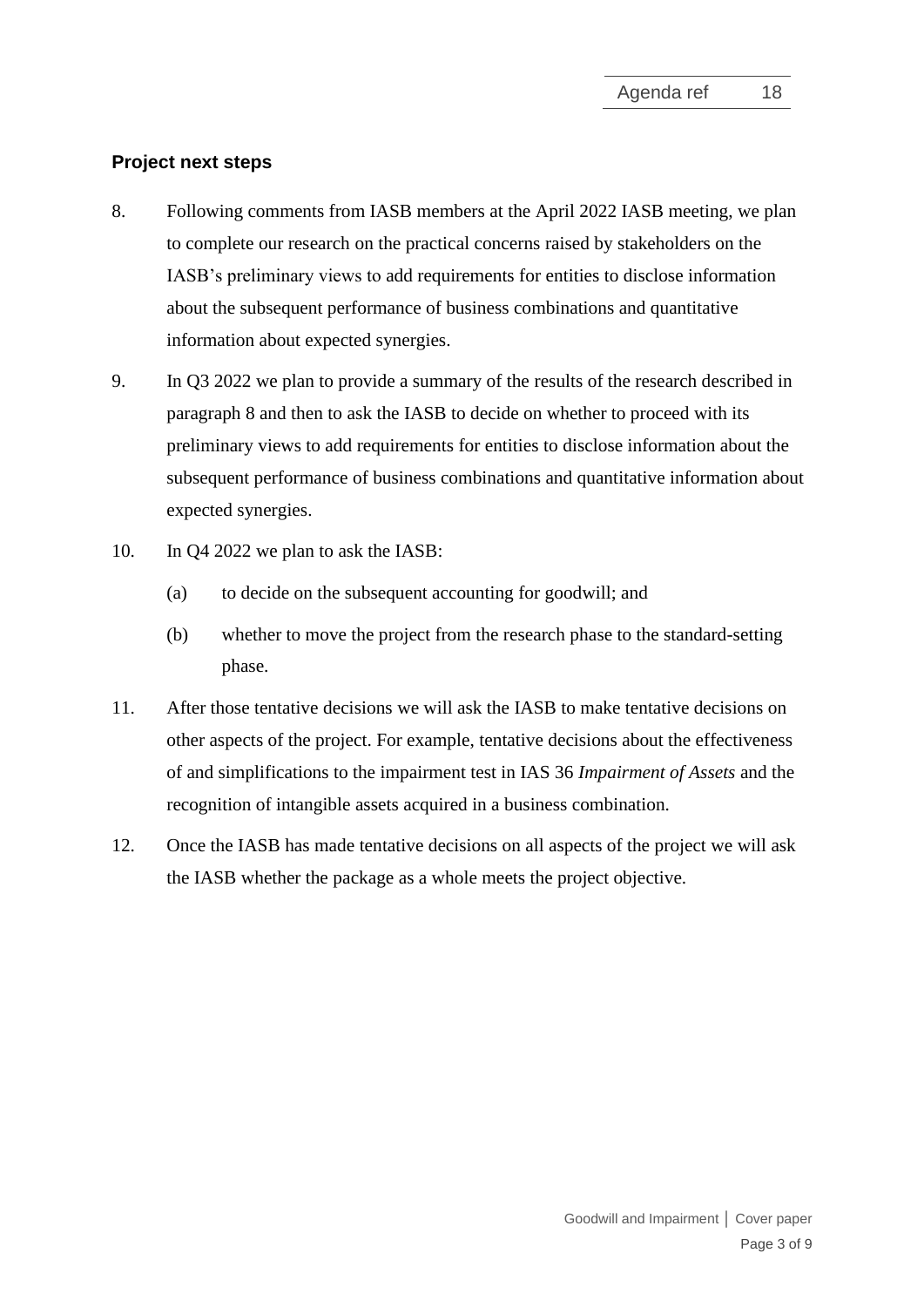| <b>Topic</b>                                                                     | <b>Summary of the IASB's preliminary</b><br>view                                                                                                                                                                                                                                                                                                                                                           | <b>Summary of feedback</b>                                                                                                                                                                                                                                                                                                                                                                                                                                                                                                                                                                                                                          | <b>Tentative decisions</b>                                                                                                                                                                                                                                                                                                                                                                                                                                                                                      |
|----------------------------------------------------------------------------------|------------------------------------------------------------------------------------------------------------------------------------------------------------------------------------------------------------------------------------------------------------------------------------------------------------------------------------------------------------------------------------------------------------|-----------------------------------------------------------------------------------------------------------------------------------------------------------------------------------------------------------------------------------------------------------------------------------------------------------------------------------------------------------------------------------------------------------------------------------------------------------------------------------------------------------------------------------------------------------------------------------------------------------------------------------------------------|-----------------------------------------------------------------------------------------------------------------------------------------------------------------------------------------------------------------------------------------------------------------------------------------------------------------------------------------------------------------------------------------------------------------------------------------------------------------------------------------------------------------|
| Objective and<br>scope                                                           | The project's objective is to explore<br>whether an entity can, at a reasonable<br>cost, provide users of financial statements<br>(users) with more useful information<br>about the business combinations those<br>entities make.                                                                                                                                                                          | See Agenda Paper 18A to the IASB's March 2021 meeting<br>Most respondents who commented on the project's objective agreed.<br>However, some respondents, notably in Germany and Japan,<br>disagreed.<br>Many respondents commenting on the scope agreed with it.<br>However, many respondents commenting on the project's scope said<br>that they did not view the IASB's preliminary views as a package of<br>views with a unifying objective. Many of those respondents<br>suggested considering disclosures separately from the subsequent<br>accounting for goodwill.                                                                           | <b>June 2021</b><br>The IASB tentatively decided to<br>leave the objective of the project<br>unchanged from that described in<br>the Discussion Paper and to make no<br>changes to the project's scope at this<br>stage.<br>September 2021<br>The IASB decided to prioritise<br>performing further work to:<br>a. make tentative decisions on the<br>package of disclosures about<br>business combinations; and<br>b. analyse specific aspects of the<br>feedback on the subsequent<br>accounting for goodwill. |
| Disclosure on<br>the<br>subsequent<br>performance<br>of business<br>combinations | The IASB's preliminary view is that it<br>should develop proposals to:<br>(a) amend IFRS 3 Business<br>Combinations to replace the<br>requirement to disclose the<br>primary reasons for a<br>business combination with a<br>requirement for an entity to<br>disclose the strategic<br>rationale for undertaking a<br>business combination and<br>management's objectives for<br>the business combination. | See Agenda Paper 18C to the IASB's April 2021 meeting<br>Many respondents, including almost all users, agreed that an entity<br>should be required to provide additional information about the<br>subsequent performance of business combinations and with basing<br>that information on what an entity's management review.<br>However, many respondents, including many preparers, had concerns<br>about the cost of providing this information.<br>In addition, many respondents said information about the<br>performance of business combinations should be provided in an<br>entity's management commentary rather than financial statements. | October 2021<br>The IASB tentatively decided that,<br>based on the Conceptual Framework<br>for Financial Reporting, information<br>can be required in financial<br>statements about the benefits an<br>entity's management expects from a<br>business combination and the extent<br>to which management's objectives<br>are being met-such as information<br>about the subsequent performance of<br>a business combination, and                                                                                 |

# **Appendix—Summary of proposals, feedback and tentative decisions**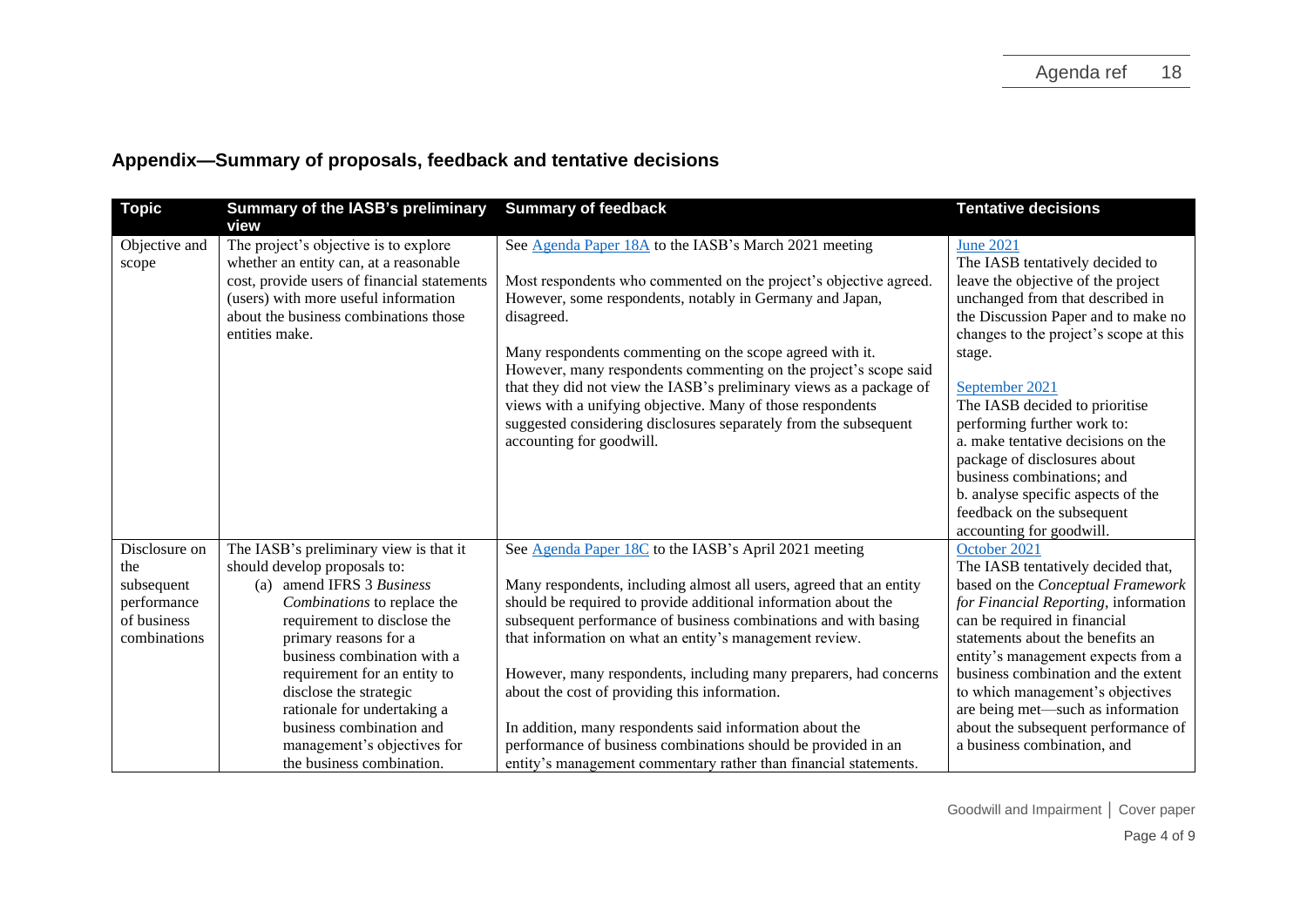| <b>Topic</b>                                                        | Summary of the IASB's preliminary<br>view                                                                                                                                                                                                                                                                                           | <b>Summary of feedback</b>                                                                                                                                                                                                                                                                                                                                                                                                                                                                                                                                                                                                                       | <b>Tentative decisions</b>                                                                                                                                                                                                                                                                                                                                                                                                                                                               |
|---------------------------------------------------------------------|-------------------------------------------------------------------------------------------------------------------------------------------------------------------------------------------------------------------------------------------------------------------------------------------------------------------------------------|--------------------------------------------------------------------------------------------------------------------------------------------------------------------------------------------------------------------------------------------------------------------------------------------------------------------------------------------------------------------------------------------------------------------------------------------------------------------------------------------------------------------------------------------------------------------------------------------------------------------------------------------------|------------------------------------------------------------------------------------------------------------------------------------------------------------------------------------------------------------------------------------------------------------------------------------------------------------------------------------------------------------------------------------------------------------------------------------------------------------------------------------------|
|                                                                     | add a requirement for<br>(b)<br>companies to disclose in the<br>year in which a business<br>combination occurs, the<br>metrics that management<br>will use to monitor whether<br>its objectives are being met<br>and in subsequent years the<br>extent to which<br>management's objectives are<br>being met using those<br>metrics. |                                                                                                                                                                                                                                                                                                                                                                                                                                                                                                                                                                                                                                                  | quantitative information about<br>expected synergies.                                                                                                                                                                                                                                                                                                                                                                                                                                    |
| Improvements<br>to existing<br>IFRS 3<br>disclosure<br>requirements | The IASB's preliminary view is that it<br>should develop proposals to add<br>additional disclosure objectives to<br>IFRS 3.                                                                                                                                                                                                         | See Agenda Paper 18D to the IASB's April 2021 meeting<br>Of the IASB's other preliminary views on disclosures, the<br>requirement to disclose additional quantitative information about<br>synergies attracted most comment. The IASB received mixed<br>feedback on this preliminary view.<br>Respondents generally agreed with the IASB's preliminary views<br>that it should add new disclosure objectives and a requirement to<br>disclose debt and pension liabilities obtained in a business<br>combination.<br>There was mixed feedback on the IASB's preliminary views on<br>information about the contribution of the acquired business. | October 2021<br>The IASB tentatively decided that,<br>based on the Conceptual Framework<br>for Financial Reporting, information<br>can be required in financial<br>statements about the benefits an<br>entity's management expects from a<br>business combination and the extent<br>to which management's objectives<br>are being met-such as information<br>about the subsequent performance of<br>a business combination, and<br>quantitative information about<br>expected synergies. |
| Improvements<br>to existing<br>IFRS 3<br>disclosure<br>requirements | The IASB's preliminary view is that it<br>should develop proposals to amend<br>paragraph B64(e) of IFRS 3 to require a<br>company to disclose the estimated<br>amount or range of amounts of expected<br>synergies arising from the business<br>combination;                                                                        |                                                                                                                                                                                                                                                                                                                                                                                                                                                                                                                                                                                                                                                  | October 2021<br>The IASB tentatively decided that,<br>based on the Conceptual Framework<br>for Financial Reporting, information<br>can be required in financial<br>statements about the benefits an<br>entity's management expects from a<br>business combination and the extent                                                                                                                                                                                                         |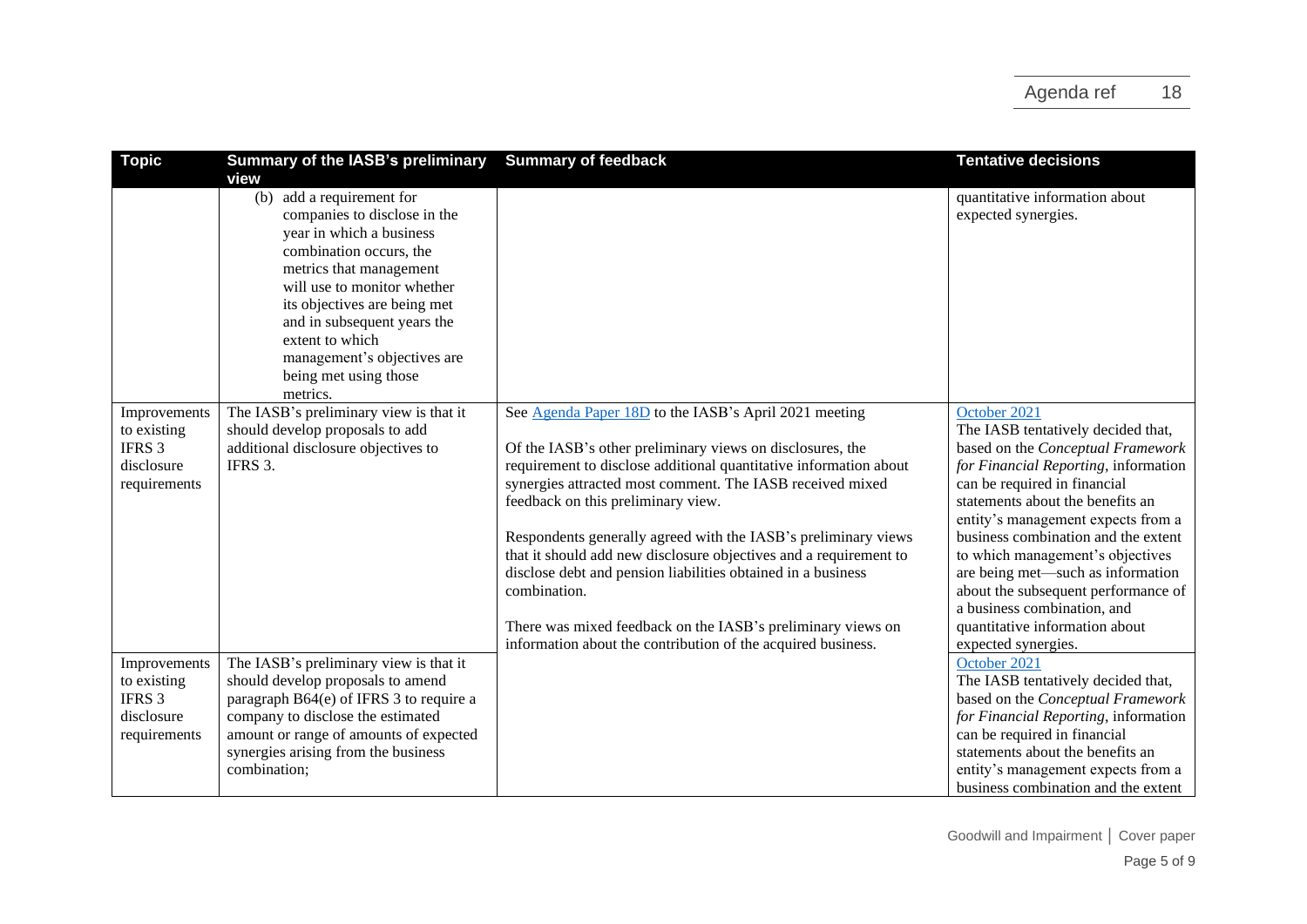| <b>Topic</b> | <b>Summary of the IASB's preliminary</b> | <b>Summary of feedback</b> | <b>Tentative decisions</b>            |
|--------------|------------------------------------------|----------------------------|---------------------------------------|
|              | view                                     |                            |                                       |
|              |                                          |                            | to which management's objectives      |
|              |                                          |                            | are being met-such as information     |
|              |                                          |                            | about the subsequent performance of   |
|              |                                          |                            | a business combination, and           |
|              |                                          |                            | quantitative information about        |
|              |                                          |                            | expected synergies.                   |
|              |                                          |                            | November 2021                         |
|              |                                          |                            | The IASB tentatively decided:         |
|              |                                          |                            | a. not to define 'synergies'.         |
|              |                                          |                            | b. not to make changes to its         |
|              |                                          |                            | preliminary view as a result of       |
|              |                                          |                            | feedback on other specific aspects of |
|              |                                          |                            | its preliminary view.                 |
|              |                                          |                            |                                       |
|              |                                          |                            | For the purpose of testing staff      |
|              |                                          |                            | examples the IASB decided that the    |
|              |                                          |                            | examples should illustrate disclosure |
|              |                                          |                            | of information about:                 |
|              |                                          |                            | a. total expected synergies           |
|              |                                          |                            | disaggregated by nature; for          |
|              |                                          |                            | example, total revenue, total cost    |
|              |                                          |                            | and totals for other types of         |
|              |                                          |                            | synergies; and                        |
|              |                                          |                            | b. when the benefits expected from    |
|              |                                          |                            | the synergies are expected to start   |
|              |                                          |                            | and how long they will last (which    |
|              |                                          |                            | would require an entity to identify   |
|              |                                          |                            | whether those synergies are           |
|              |                                          |                            | expected to be one-off or recurring). |
| Improvements | The IASB's preliminary view is that it   |                            | November 2021                         |
| to existing  | should develop proposals to amend        |                            | The IASB tentatively decided to       |
| IFRS 3       | paragraph B64(i) of IFRS 3 to specify    |                            | achieve the objective of its          |
|              | that liabilities arising from financing  |                            | preliminary view by not specifying    |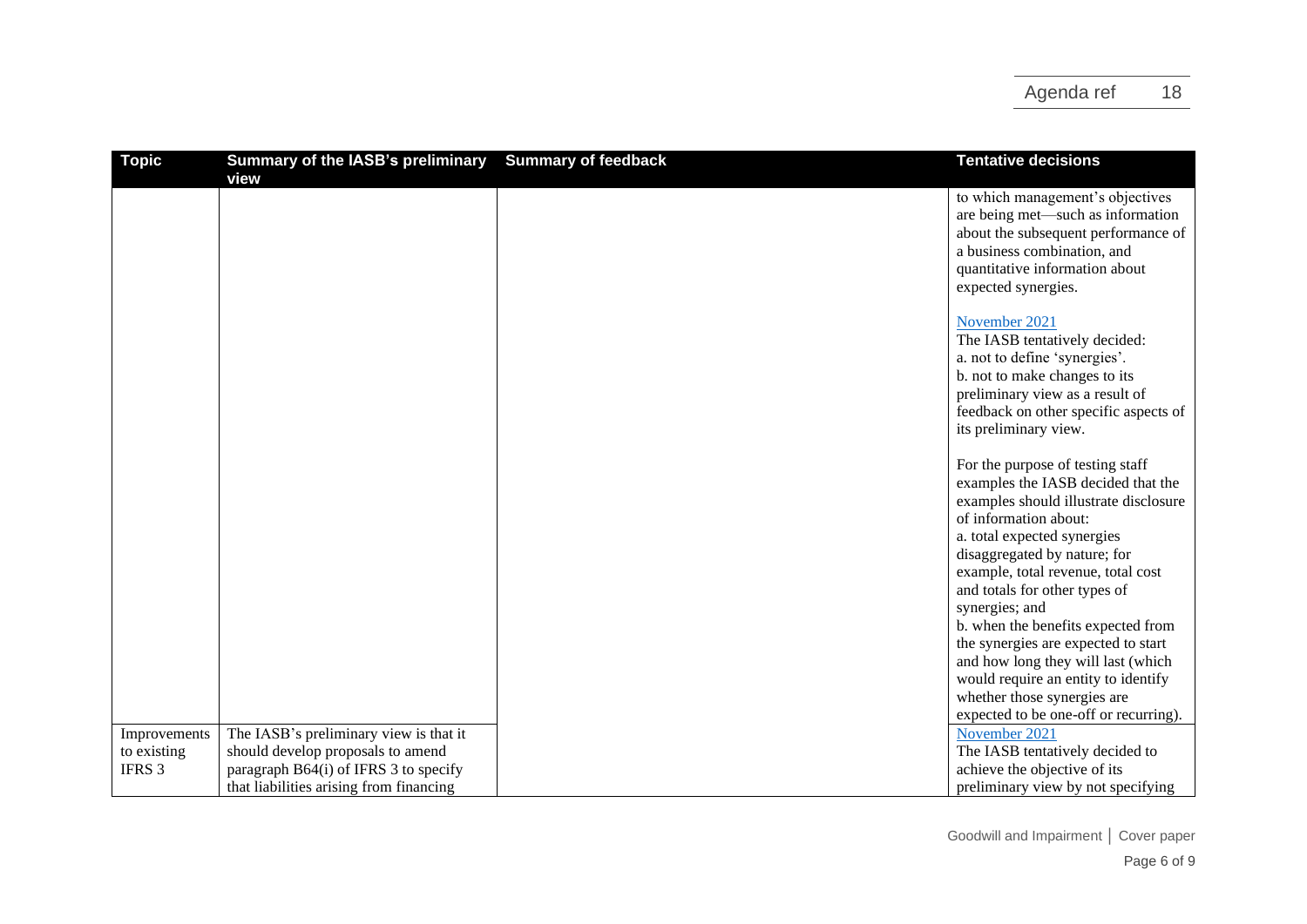| <b>Topic</b> | <b>Summary of the IASB's preliminary</b>      | <b>Summary of feedback</b> | <b>Tentative decisions</b>              |
|--------------|-----------------------------------------------|----------------------------|-----------------------------------------|
|              | view                                          |                            |                                         |
| disclosure   | activities and defined benefit pension        |                            | that these liabilities are major        |
| requirements | liabilities are major classes of liabilities. |                            | classes of liabilities but instead by   |
|              |                                               |                            | proposing to amend:                     |
|              |                                               |                            | a. paragraph B64(i) of IFRS 3 to        |
|              |                                               |                            | remove the term 'major'; and            |
|              |                                               |                            | b. paragraph IE72 of the Illustrative   |
|              |                                               |                            | Examples accompanying IFRS 3 to         |
|              |                                               |                            | illustrate liabilities arising from     |
|              |                                               |                            | financing activities and defined        |
|              |                                               |                            | benefit pension liabilities as classes  |
|              |                                               |                            | of liabilities assumed.                 |
| Improvements | The IASB's preliminary view is that it        |                            | November 2021                           |
| to existing  | should retain the requirement for an          |                            | The IASB tentatively decided:           |
| IFRS 3       | entity to disclose information about the      |                            | a. to retain the requirement in         |
| disclosure   | contribution of the acquired business,        |                            | paragraph $B64(q)$ of IFRS 3.           |
| requirements | with some amendments to the                   |                            | b. to explain the objective of the      |
|              | requirements.                                 |                            | requirement in paragraph $B64(q)(ii)$   |
|              |                                               |                            | of IFRS 3 but not to provide            |
|              |                                               |                            | guidance on how the information         |
|              |                                               |                            | required by paragraph $B64(q)(ii)$      |
|              |                                               |                            | should be prepared.                     |
|              |                                               |                            | c. to specify in paragraph B64(q)(ii)   |
|              |                                               |                            | of IFRS 3 that the basis that an        |
|              |                                               |                            |                                         |
|              |                                               |                            | entity applies in preparing the         |
|              |                                               |                            | information required by that            |
|              |                                               |                            | paragraph is an accounting policy.      |
|              |                                               |                            | d. to replace the term 'profit or loss' |
|              |                                               |                            | in paragraph $B64(q)$ of IFRS 3 with    |
|              |                                               |                            | 'operating profit or loss'. 'Operating  |
|              |                                               |                            | profit or loss' will be as defined in   |
|              |                                               |                            | the IASB's Primary Financial            |
|              |                                               |                            | Statements project.                     |
|              |                                               |                            | e. not to add a requirement to          |
|              |                                               |                            | disclose information about cash         |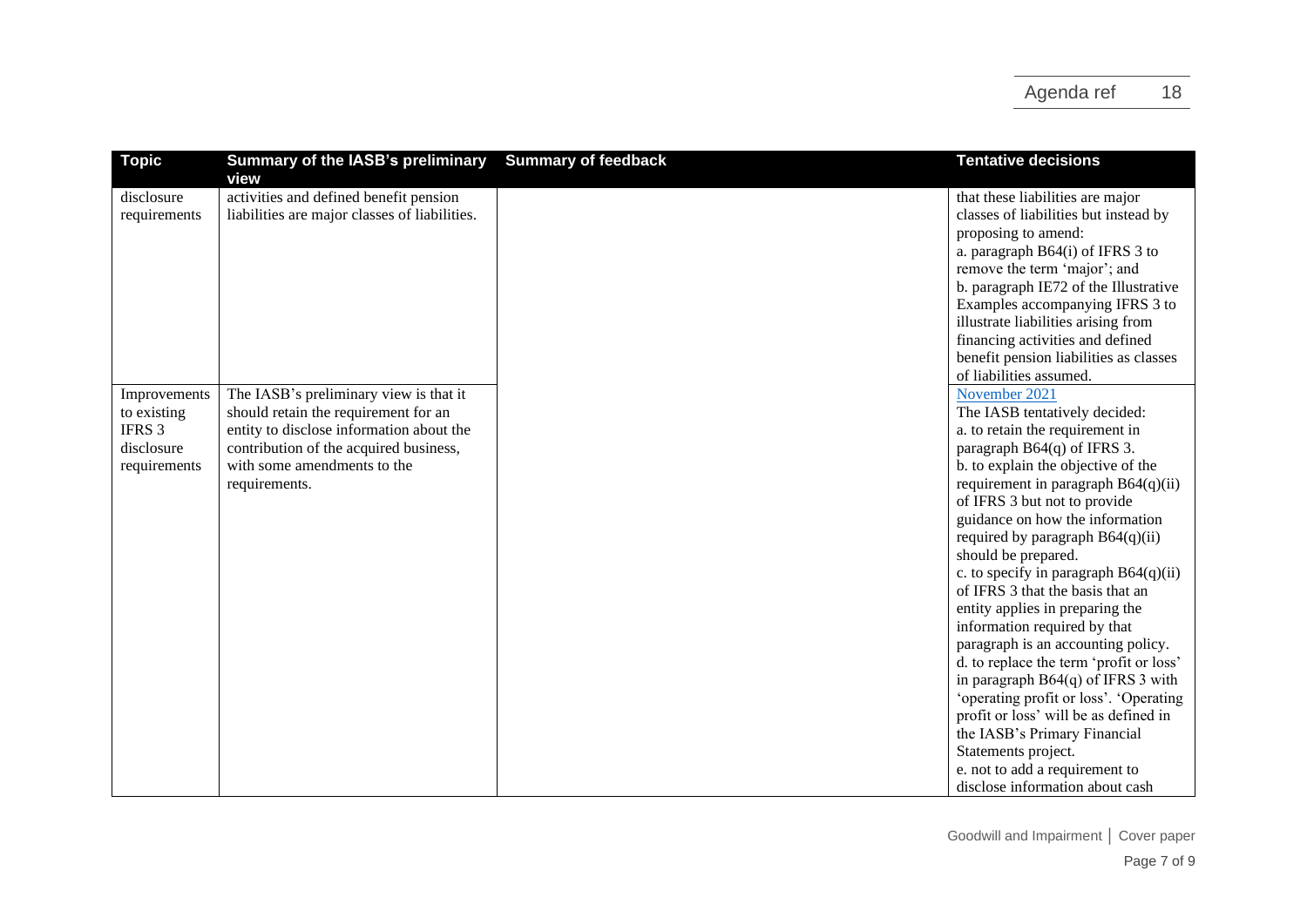| <b>Topic</b>                                  | <b>Summary of the IASB's preliminary</b><br>view                                                                                                                                                                                                                                                                                                                                                  | <b>Summary of feedback</b>                                                                                                                                                                                                                                                                                                                                                                                                                                                                                                                                                                                                                                                                                                                            | <b>Tentative decisions</b>                  |
|-----------------------------------------------|---------------------------------------------------------------------------------------------------------------------------------------------------------------------------------------------------------------------------------------------------------------------------------------------------------------------------------------------------------------------------------------------------|-------------------------------------------------------------------------------------------------------------------------------------------------------------------------------------------------------------------------------------------------------------------------------------------------------------------------------------------------------------------------------------------------------------------------------------------------------------------------------------------------------------------------------------------------------------------------------------------------------------------------------------------------------------------------------------------------------------------------------------------------------|---------------------------------------------|
|                                               |                                                                                                                                                                                                                                                                                                                                                                                                   |                                                                                                                                                                                                                                                                                                                                                                                                                                                                                                                                                                                                                                                                                                                                                       | flows arising from operating<br>activities. |
| Effectiveness<br>of the<br>impairment<br>test | The IASB's preliminary view is that it is<br>not feasible to design a different<br>impairment test for cash-generating units<br>containing goodwill that is significantly<br>more effective than the impairment test in<br>IAS 36 at recognising impairment losses<br>on goodwill on a timely basis and at a<br>reasonable cost.                                                                  | See Agenda Paper 18B to the IASB's May 2021 meeting<br>Most respondents agreed with the IASB's preliminary view that it is<br>not feasible to design a different impairment test that is significantly<br>more effective than the impairment test of cash-generating units<br>containing goodwill in IAS 36 at a reasonable cost.<br>However, many of those respondents suggested how the IASB could<br>improve the application of the impairment test in IAS 36. In<br>particular, many respondents suggested ideas for additional<br>disclosure requirements to combat management over-optimism and<br>suggested the IASB develop additional guidance to improve the level<br>at which goodwill is allocated to cash-generating units to reduce the | N/A                                         |
| Subsequent<br>accounting<br>for goodwill      | By a small majority (eight out of 14<br>IASB members), the IASB reached a<br>preliminary view that the IASB should<br>retain the impairment-only model rather<br>than reintroduce amortisation of<br>goodwill.                                                                                                                                                                                    | 'shielding' effect described in the Discussion Paper.<br>See Agenda Paper 18C to the IASB's May 2021 meeting<br>Respondents remain divided on whether the IASB should reintroduce<br>amortisation of goodwill. Many respondents agreed with the IASB's<br>preliminary view to retain the impairment-only approach but many<br>other respondents disagreed with the IASB's preliminary view and<br>instead advocated reintroducing amortisation of goodwill.                                                                                                                                                                                                                                                                                           | N/A                                         |
| Simplifying<br>the<br>impairment<br>test      | The IASB's preliminary view is that it<br>should develop proposals to:<br>reduce the cost and complexity<br>$\bullet$<br>of performing the impairment<br>test by providing entities with<br>relief from having to perform an<br>annual quantitative impairment<br>test for cash-generating units<br>containing goodwill if there is<br>no indication that an impairment<br>may have occurred; and | See Agenda Paper 18D to the IASB's May 2021 meeting<br>Most respondents, including some preparers, did not support the<br>IASB's preliminary view that it should implement an indicator-based<br>impairment test for goodwill. However, many of those<br>who disagreed also said that the cost-benefit could be re-evaluated if<br>the IASB decides to amortise goodwill.<br>Respondents generally welcomed the IASB's preliminary views on<br>simplifying and improving how value in use should be estimated.                                                                                                                                                                                                                                        | N/A                                         |